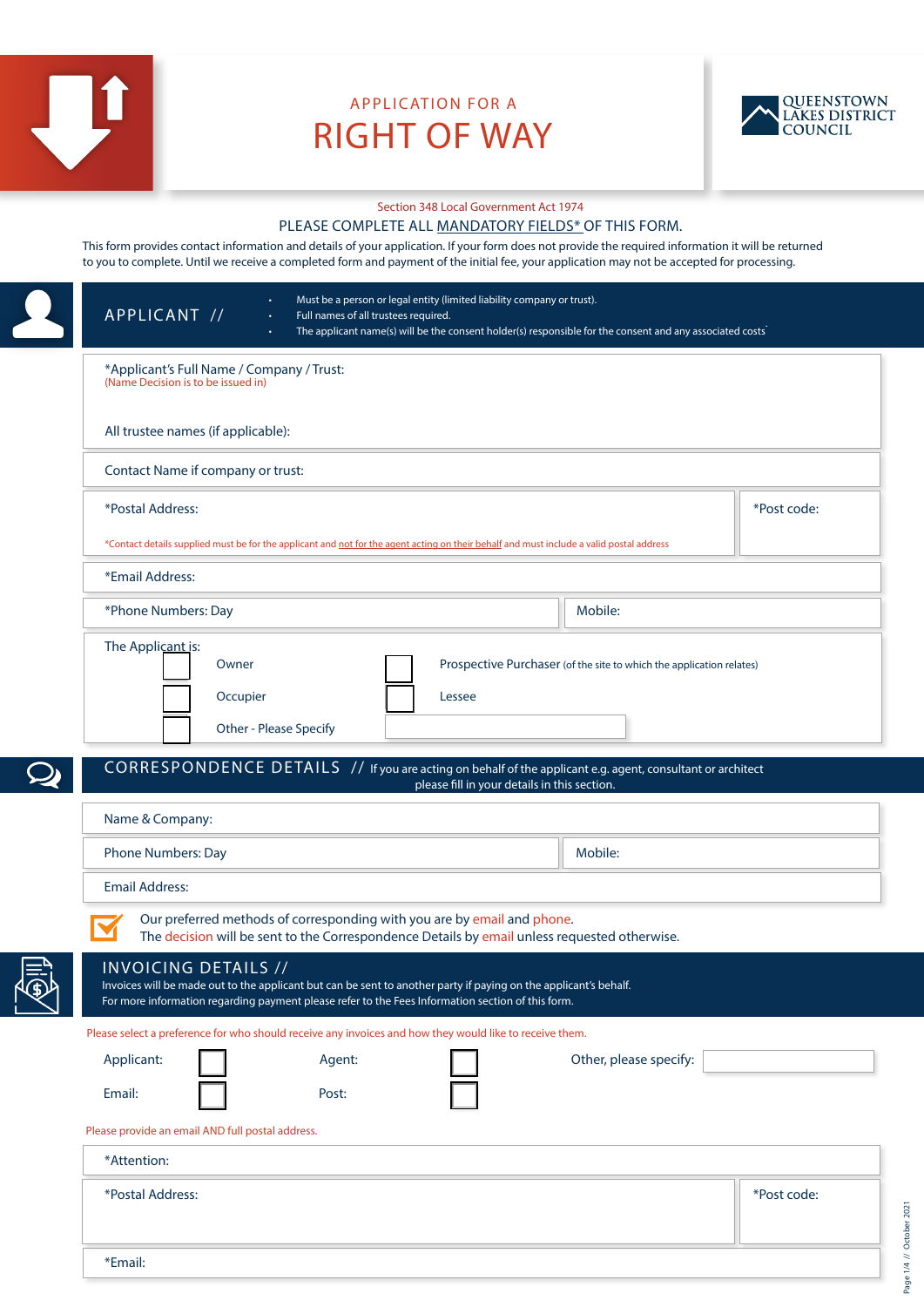## EXISTING NUMBER OF USERS THAT ARE ENTITLED TO USE THE ROW

 $H$ 

## LAND OVER WHICH EASEMENT IS TO BE CREATED

Details of the Owner/Occupiers of the land to which the application relates: (please list on separate sheet where multiple Lots)

| Name: |  |
|-------|--|
|       |  |

Address:

Legal Description:

Note: Please attach a copy of the Computer Register (Certificate of Title) for the property(s), which is no more than 3 months old. These can be obtained from Land Information NZ at https://apps.linz.govt.nz/survey-titles/order-copy/

H

# LAND IN FAVOUR OF WHICH EASEMENT IS TO BE CREATED

Details of the Owner/Occupiers of the land to which the application relates: (please list on separate sheet where multiple Lots)

| Name:              |  |
|--------------------|--|
| Address:           |  |
| Legal Description: |  |

Note: Please attach a copy of the Computer Register (Certificate of Title) for the property(s), which is no more than 3 months old. These can be obtained from Land Information NZ at https://apps.linz.govt.nz/survey-titles/order-copy/

## TOTAL NUMBER OF END USERS BENEFITTING FROM THE ROW





Queenstown Lakes District Council Private Bag 50072, Queenstown 9348 Gorge Road, Queenstown 9300

P: 03 441 0499 E: resourceconsent@qldc.govt.nz www.qldc.govt.nz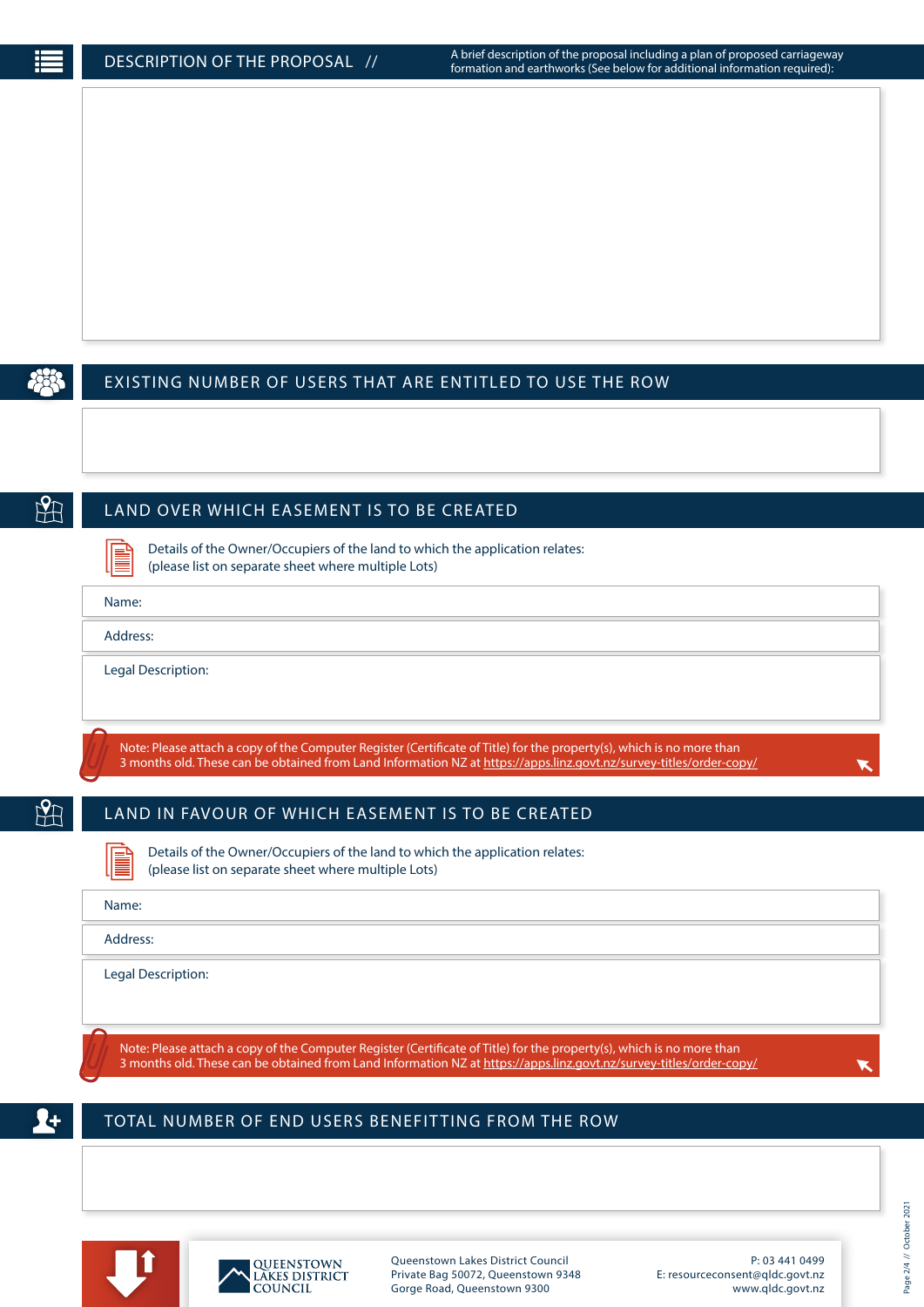Please provide below any additional information that is required under the relevant provisions of the District Plan, Local Government Act 1974, Resource Management Act 1991 or any regulation.

#### Attachments: I attach (tick as appropriate)

| $\left($ | The application fee of \$660                                                                                                                          |
|----------|-------------------------------------------------------------------------------------------------------------------------------------------------------|
| E        | A detailed description of the proposal                                                                                                                |
| Ħ        | A current Computer Register (Certificate of Title) (no more than three months old)<br>for the properties benefitting from the use or granting the ROW |
|          | Identification of those persons who are currently entitled to use the Right of Way                                                                    |
|          | A plan of the proposed ROW detailing legal widths and physical widths of the ROW formation                                                            |
| Ä        | Identification of any District Plan Rules breached                                                                                                    |
| فت       | Details of any building consents for private drainage and any related retaining walls<br>(building consent reference numbers and or drainage plans)   |
| 蹬        | Details and engineering drawings locating other services or confirmation that no other services affected                                              |
|          | Details of method for disposing of stormwater run-off from the carriageway                                                                            |
|          | Other (please specify)                                                                                                                                |
|          | harta cian tha cartification if annlicable and have the nayment costion cianod by the narty                                                           |

Please remember to sign the certification if applicable and have the payment section signed by the party responsible for payment.

Please note your application will not be accepted until all of the required information has been supplied to Queenstown Lakes District Council.



We prefer to receive applications electronically Please ensure documents are scanned at a minimum resolution of 300 dpi Each document should be no greater than 10mb

## FEES INFORMATION

An initial fee for processing this application will be charged at the time of lodgement in accordance with QLDC's fee schedule. This initial fee must accompany your application for processing to commence. If the initial fee is insufficient to cover the actual and reasonable costs of work undertaken on the application you will be required to pay any additional amount and will be invoiced monthly as work on the application continues.

Invoiced sums are payable by the 20th of the month after the work was undertaken. If unpaid, the processing of an application, provision of a service, or performance of a function will be suspended until the sum is paid. You may also be required to make an additional payment, or bring the account up to date, prior to milestones such as notification, setting a hearing date or releasing the decision. In particular, all charges related to processing of a resource consent application are payable prior to issuing of the decision. Payment is due on the 20th of the month or prior to the issue date – whichever is earlier.

LIABILITY FOR PAYMENT - Please note that by signing and lodging this application form you are acknowledging that the details in the invoicing section are responsible for payment of invoices and in addition will be liable to pay all costs and expenses of debt recovery and/or legal costs incurred by QLDC related to the enforcement of any debt.

## PRIVACY INFORMATION

The information you have provided on this form is required so that your application can be processed under the Local Government Act 1974 and may also be used in statistics collected by QLDC and provided to the Ministry for the Environment. The information will be stored on a public register and may be made available to the public on request or on the company's or the Council's websites.





Queenstown Lakes District Council Private Bag 50072, Queenstown 9348 Gorge Road, Queenstown 9300